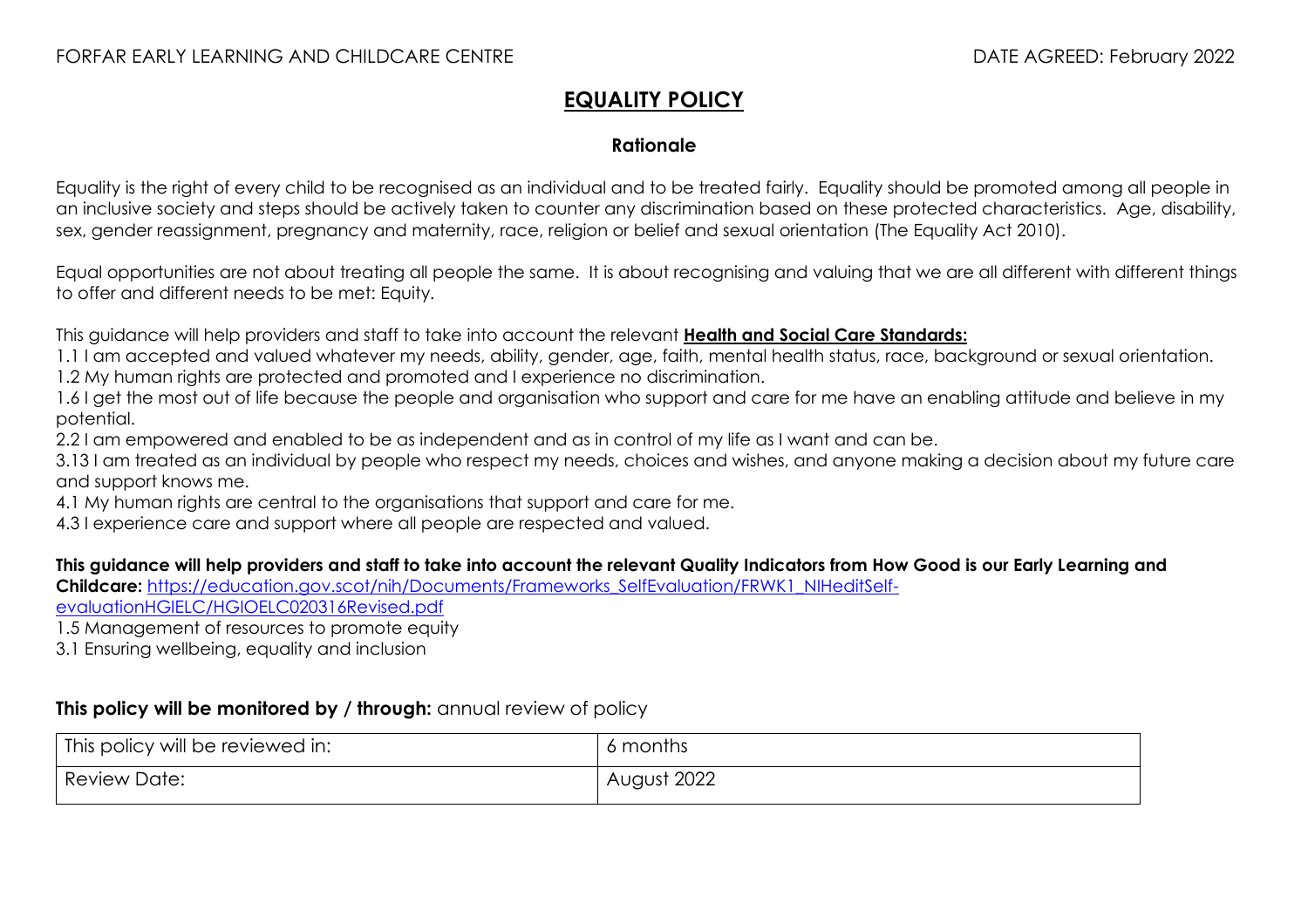| Reviewed By: | Management<br>. . |
|--------------|-------------------|
|              |                   |

| <b>AIMS</b>                                                                                                                                                                                                                                                                                                                                                                                                                                                                                                                                                                                                                                                                                              | <b>OUTCOMES</b>                                                                                                                                                                                                                                                                                                                                                                                                                                                                                                                                                                                                                                                                                                                                                                                                                                                                                                                                                                                                                                                                                                                                                                                                                                                                                                                                                                                                                                                                                                                                                                | <b>IMPLEMENTATION</b>                                                                                                                                                                                                                                                                                                                                                                                                                                                                                                                                                                                                                                                                                                                                                                                                                                                                                                                                                                                                                                                                                                                    |
|----------------------------------------------------------------------------------------------------------------------------------------------------------------------------------------------------------------------------------------------------------------------------------------------------------------------------------------------------------------------------------------------------------------------------------------------------------------------------------------------------------------------------------------------------------------------------------------------------------------------------------------------------------------------------------------------------------|--------------------------------------------------------------------------------------------------------------------------------------------------------------------------------------------------------------------------------------------------------------------------------------------------------------------------------------------------------------------------------------------------------------------------------------------------------------------------------------------------------------------------------------------------------------------------------------------------------------------------------------------------------------------------------------------------------------------------------------------------------------------------------------------------------------------------------------------------------------------------------------------------------------------------------------------------------------------------------------------------------------------------------------------------------------------------------------------------------------------------------------------------------------------------------------------------------------------------------------------------------------------------------------------------------------------------------------------------------------------------------------------------------------------------------------------------------------------------------------------------------------------------------------------------------------------------------|------------------------------------------------------------------------------------------------------------------------------------------------------------------------------------------------------------------------------------------------------------------------------------------------------------------------------------------------------------------------------------------------------------------------------------------------------------------------------------------------------------------------------------------------------------------------------------------------------------------------------------------------------------------------------------------------------------------------------------------------------------------------------------------------------------------------------------------------------------------------------------------------------------------------------------------------------------------------------------------------------------------------------------------------------------------------------------------------------------------------------------------|
| To create an open<br>$\bullet$<br>welcoming environment<br>where all children<br>parents/carers and staff<br>feel valued and<br>respected.<br>To communicate<br>effectively with all<br>parents/carers to ensure<br>that they are kept<br>informed about their<br>children's progress and<br>the setting/centre's news<br>and events.<br>To encourage all parents<br>and carers to work in<br>partnership with the<br>setting/centre staff and<br>to contribute in whatever<br>way they can.<br>To recognise the<br>potential and<br>individuality of all<br>children and to plan and<br>provide opportunities for<br>them to develop in an<br>environment free from<br>prejudice and<br>discrimination. | Respect each child/person as unique individuals.<br>$\bullet$<br>Acknowledge and respect cultural, religious and family<br>values.<br>Ensure that we do not make assumptions about people.<br>$\bullet$<br>See diversity as positive and to be encouraged.<br>$\bullet$<br>Talk to the parents/carers about their child's ethnic,<br>$\bullet$<br>religious and cultural heritage and experiences at<br>home.<br>Provide opportunities for parents/carers to work<br>alongside staff.<br>Seek parent's/carers views about the service we offer<br>$\bullet$<br>and how we could better meet their needs.<br>Encourage parents/carers to tell us about their<br>$\bullet$<br>children's achievements at home and to plan future<br>possibilities in learning with their children.<br>Be aware and meet each child's individual needs<br>$\bullet$<br>Make activities accessible to all by adapting them if<br>$\bullet$<br>necessary.<br>Support and promote inclusion of children with disability.<br>$\bullet$<br>Provide children with positive images of people of<br>$\bullet$<br>different gender, race culture and those with disabilities.<br>Encourage all to have positive attitudes to themselves<br>$\bullet$<br>and others.<br>Encourage self-esteem, self-confidence and a positive<br>approach to learning.<br>Ensure that books and equipment give positive images<br>of people of different gender, race, culture, and<br>disabilities.<br>Plan activities that increase awareness of other cultures<br>in a positive way e.g. festivals, displays, food, etc. | Staff and families work closely together<br>$\bullet$<br>to discuss and complete the My World<br>format. This should be reviewed and<br>dated at least every 3 months.<br>Follow guidance in Health & Social<br>$\bullet$<br>Care Standards 1.1, 1.2, 1.6, 2.2, 3.13,<br>4.1 and 4.3: Health and Social Care<br>Standards (2017)<br>How Good is Our Early Learning and<br>$\bullet$<br>Childcare Quality Indicators - 1.5 and<br>3.1<br>Information included in the My World<br>$\bullet$<br>format is used to inform planning in<br>order to best meet the needs and<br>interests of the individual child.<br>Key-workers prioritise time to build<br>$\bullet$<br>relationships with children and families.<br>Staff will time meetings to discuss<br>$\bullet$<br>children's progress, so that all<br>parents/carers are able to attend.<br>Communicate with parents/carers in a<br>$\bullet$<br>variety of ways and in as many<br>languages as necessary including sign<br>language and braille.<br>Provide equity to all<br>$\bullet$<br>Challenge any sexist, racial,<br>$\bullet$<br>discriminatory or stereotypical<br>behaviour |